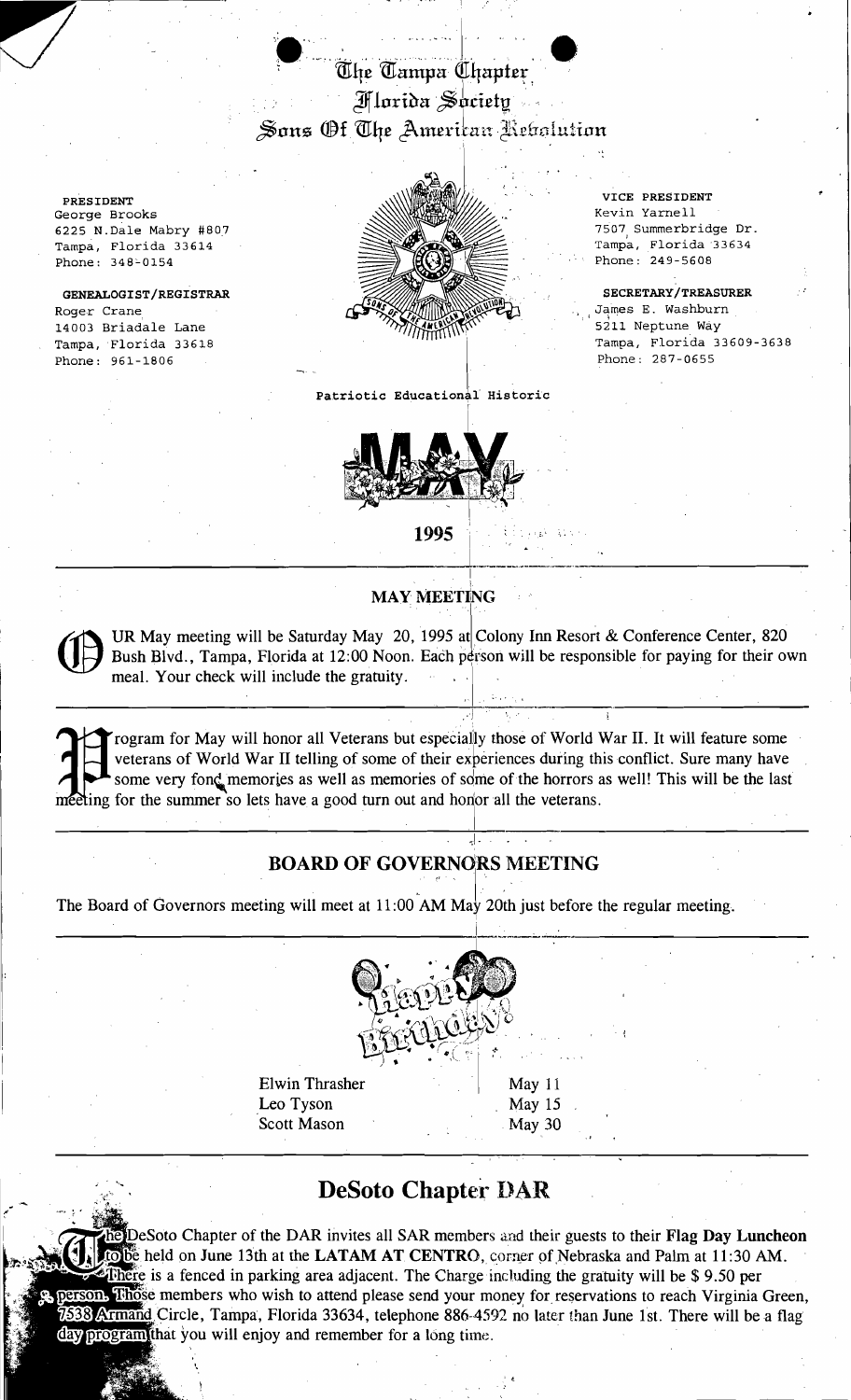## ~AMPBELL **SOUPLABttS**

 $\cdot$   $\frac{d}{2}$  . For those who have been saving the labels from the Campbell Soup products to help the DAR in their on going program to aid the schools they sponsor the DeSoto Chapter DAR would like to thank you and advise you that with the Campbell Labels they collected they have purchased for the Tammassee School a new Van. Having visited these schools would like to say that the DAR Sponsorship is a well worth while and ask all SAR members to save the Labels for Campbell products and give them to me and I will see that the DAR gets them for further sorting and sending to the schools to purchase some of their needs.

## A **& E' S:6 HOURS OF REVOLUTIONARY 1.***V.!*

by George Brooks

," At our last meeting, our Compatriot If we can have an 8 hour mini-series Rising asked me a direct question about Japanese shoguns, or about regarding A&E cable channel's 6 hour Thornbirds or any of the other documentary on the Revolution. He quasi-fictional dramas that seem to simply asked if six hours of video wasn't command the attention of today's a bit much. An indication of how good a American audience, I think we can all in niy tracks, and think ~r~kl hard about the *&JdJJ1J.f.* an, American audience is a . .." , .." -' had to "wonder" about the answer  $\frac{1}{2}$ . with the narrations of celebrity voices shows that the S.A.R. has not yet fulfilled its mission in reaching the hearts

those key conflicts that changed the commentator on the very historical .course of global history. It was a events which bind our patriotic revolution not only about independence, ancestries and families together into a but also about DEMOCRATIC Society. but also about DEMOCRATICindependence. The last time a conflict like this was waged was about 400 years For \$100 you and your family and all the prior in the Swiss cantons, and about youngsters of your revolutionary<br>1,800 years earlier with some of the bloodline and can see for themse 1,800 years earlier with some of the bloodline and can see for themselves<br>obscure Greek city state elastic state of the settlement of our obscure Greek city state --with greater clarity than many of our<br>confederations/federations. Unfortunately, these earlier conflicts did fulfilled the American Revolution. Just not lead to a lasting global change in call 800-423-1212 to place your order. I how people view the role of government think every S.A.R. member should have and the "governors." The American the set (whether videotaped right off of Revolution DID lead to such a global  $A \& E$ , or purchased in its pristine state change. Monarchies fell and democratic from A&E'and The History Channel). ideals now wrap around the world. **The same of the Second VI of TH OF JULY!** 

question was his that I had to stop dead conclude that six hours showing how we answer. The fact that either one of us precious possession. It is six hours filled<br>had to "wonder" about the answer  $\frac{1}{2}$  with the narrations of celebrity voices and accurate re-enactments. And it is comprehensive enough that if all an of all its members, let alone the great S.A.R. member knew was what was said<br>"unwashed" masses in the U.S. of A. during these 6 hours, it would make the during these 6 hours, it would make the S.A.R, member an unusually The American Revolution was one of well-informed AND RELIABLE

ancestors could see-- what triggered and

 $;$  :::::::

"" 'j;.; .

### TAMPA CHAPTER SAR

.. MINUTES OF THÉ REGULAR MÉETING HELD APRIL 15, 1995 AT THE COLONY HOTEL AND CONFERENCE<br>CENTER, EAST BUSCH BOULEVARD, TAMPA, FLORIDA

President George Brooks called the meeting to order at 12:02 PM.

In the absence of Chaplain Larry Huntley, Secretary Jim Washburn gave the invocation.

The Pledge of Allegiance to the flag was led by Martin Miller.

President Brooks led in the SAR pledge.

He introduced guest Mrs. Fimi Richie and his son, Woody.

The minutes of the March meeting as printed in the newsletter were amended to include the paragraph stating that Pre the guests who, at that point were the Gaither High School ROTC personnel. They introduced in more detail later in them

The Secretary's report mentioned that appointment to the US service academies could be the office of  $\text{Rep}_R^+$ Gibbbons. There may be other ways also.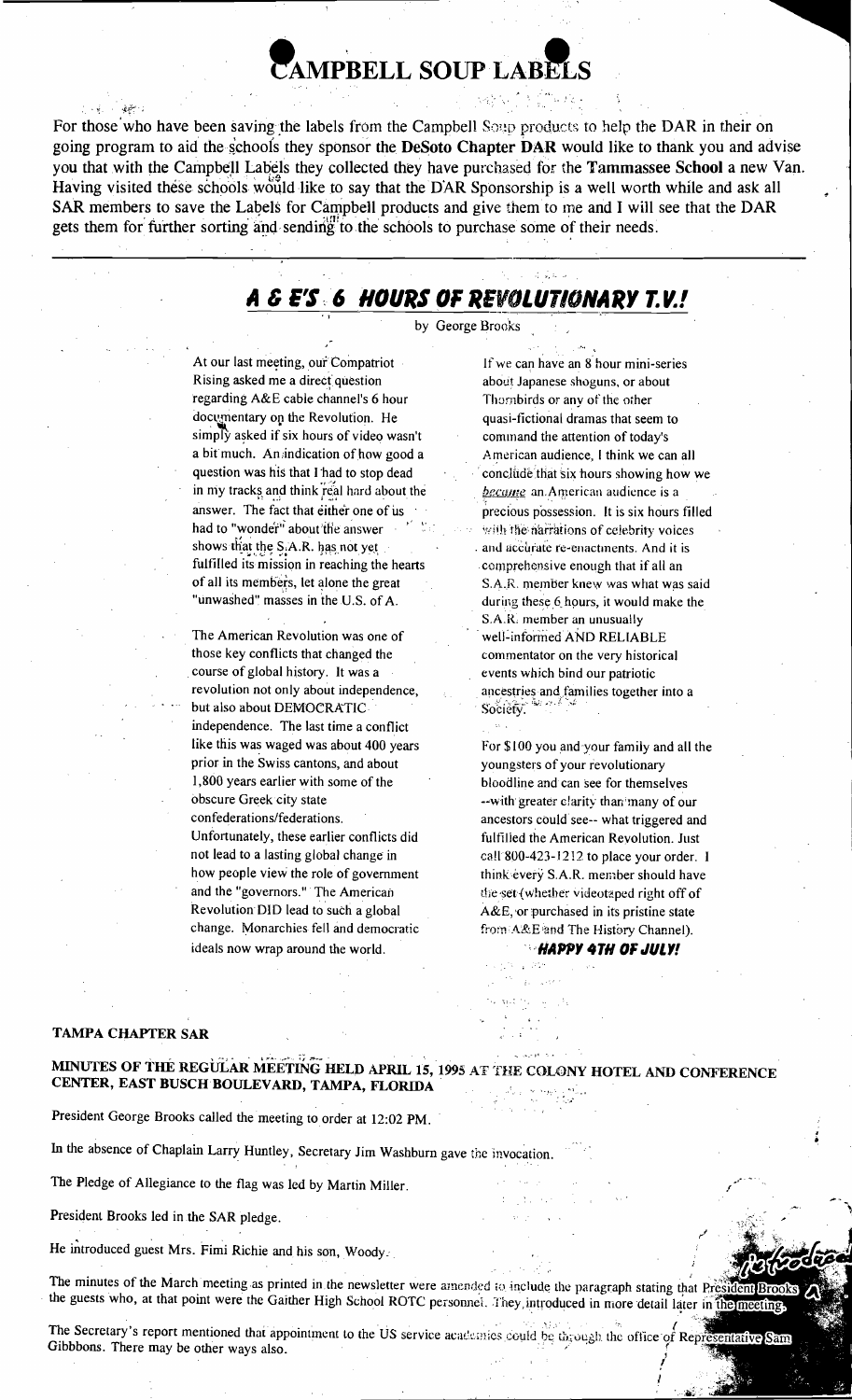## **MINUTES OF APRIL 15TH CONTI**

 $\begin{bmatrix} 1 \\ 1 \end{bmatrix}$ 

Sectetary Jim said that he had a City of Tampa map for the use of anyone who wished to attend the Veteran's Memorial Service on April 30th and didn't know where the Oaklawn Cemetery was.

As, Treasurer, Jim reported that he had just received the accounting records back from being audited by President Brooks and therefore there was no report for this meeting.

 $\mathcal{L}_1$ 

President Brooks reported that he had audited the Chapter's books for 1994 and had found no errors.

He commented on the Veteran's Memorial Service (also known as the OAKLAWN RAMBLE) which is to be held Sunday, 30 April 1995 at the Oaklawn Cemetery from 2 to 4 PM. This function sponsored by the TAMFA HISTORICAL SOCIETY to honor all veterans of conflicts engaged in by the US. Although there are noknow~eterans of the Revolutionary War buried in the cemetery, the DAR and SAR are to present wreaths (as furnished by the Historical Society) as are representatives of some eight other organizations, most accompanied by honor guards. The names of the buried veterans will be read, two speakers and a 21 gun salute etc. George said that he was going to wear his Revolutionary War uniform and hoped that the Chapter would receive favorable publicity. He urged all the SARs to attend the Service.

; ..... George reported on an invitation extended to the Chapter by the DeSoto Chapter of the DAR to attend its Flag Day Luncheon 11:30 AM Tuesday June 13th at the Latam, Centro Espanol (?), corner of Nebraska and Palm. Cost will be 9.50 per person. The speaker to be determined.

He said that Compatriot Richie, accompanied by Mrs. Richie, will be presenting an ROTC medal at Hillsborough High School; Jim ... washburn will present the AMP and State fee It died is the OSF and he has distributed the other medals and certificate to be a Washburn will present the ANY and Altitude Medials in OST and he has distributed the other inedials and certificate to be<sup>re</sup><br>distributed by the units. Channel and the A, or the 11, preser + f4e a range of

George asked Compatriot Rich if he had heard anything from the Veteran's Memorial Museum regarding the Chapter's proposal for placing a "historical" tree at the park. No response has been received by either. Coordination with the Children's Service Center on the project is going along well.

Compatriot Rich announced that he was willing to chair a committee of one to carry out an Eagle Scout Award program again, albeit on a smaller scale that last time. He asks that the Chapter's Board for approval stressing the response of 5 - 6 scouts last time and the excellence of the winner. President Brooks said that he had been willing right along to continue the program if anyone had been willing to step forward to volunteer to carry it through. Asking the Chapter sitting as the Board if anyone had any objections to the Chapter paying the \$26.00 for the Award bond with Compatriot Rich assuming the cost of the postage. Hearing no objection, he called for a voice vote with response all "aye".

George had brought to the meeting a life-size presentation of the road-side sign that he has been working on for a while. Even it was not complete in all respects particularly with respect of the picture which will eventually be on the sign; however he had the picture which, when properly cropped, will be on the sign. He explained where he thought the finished sign would be effective, particularly in Temple Terrace and on Dale Mabry. He said that if he could not get permission to put the sign up, he would stand out on Dale Mabry in his Revolutionary War uniform and wave his sword around.... "and make a fool of myself". To anyone responding to the sign, he would furnish pamphlet called "The A to Z" on how to do their ancestors.... at a small charge.

Vice President Kevin Yarnell, as person responsible for the program, accepted the responsibility himself and presented a program on some of the high-lights of Science as known during the American Revolution. However, in getting background for the program, he felt it advisable to limit the scientific areas to steam and electricity.

The fact that stem could do things was realized in the 1600s but it wasn't until the 1700s that a really practical use of it was developed for the need of pumping water from the coal mines in England. Other use in England center on steam engines for railroads. In the colonies (the US) the use of steam centered on steamboats and this was after the Revolutionary War. There was some limited use during the war time period . It was the need to limit the monopolistic privileges of certain usage of steam-drive mechanisms that resulted in the US paten office and the regulation of commerce,

Various oddities and "gadgets" were known in the Revolutionary period like the concave mirror and other but, for the most part, why the things did as they did had not been understood. Electricity was one of them. Static electricity was known of in the 1500s. Benjamin Franklin saw a show involving static electricity and it interested him and he proceeded to learn more about electricity. The familiar picture of him flying a kite with a key attached to the string was but a minute part-of his study of electricity and its relationship to lightening. As a scientist, Franklin wrote down his fmdings as he developed them and corresponded with other scientists about them. It interested the King of France when he read a book about Franklin's experiments. All the interesting detail of how this developed over time is too detailed to repeat here but was fascinating. If yo scientists about them. It interested the King of France when he read a book about Franklin's experiments. All the interesting detail of how this developed over time is too detailed to repeat here but was fascinating. If yo

of course having the King of France as a fascinated observer didn't's hurt a bit when Franklin was trying to get France to aid the American cause.

The 50-50 drawing was again won by Martin Miller. He contributed to whole \$9.00 pot to the treasury.

President Brooks led in the SAR recessional. Jim Washburn said the benediction.

he meeting adjourned at 1:29 PM.

It was attended by 10 Compatriots, for a total of 11 (and not counting Woody Brooks).

Respectfully Submitted,

James E. Washburn,

James E. Washburn, **Secretary**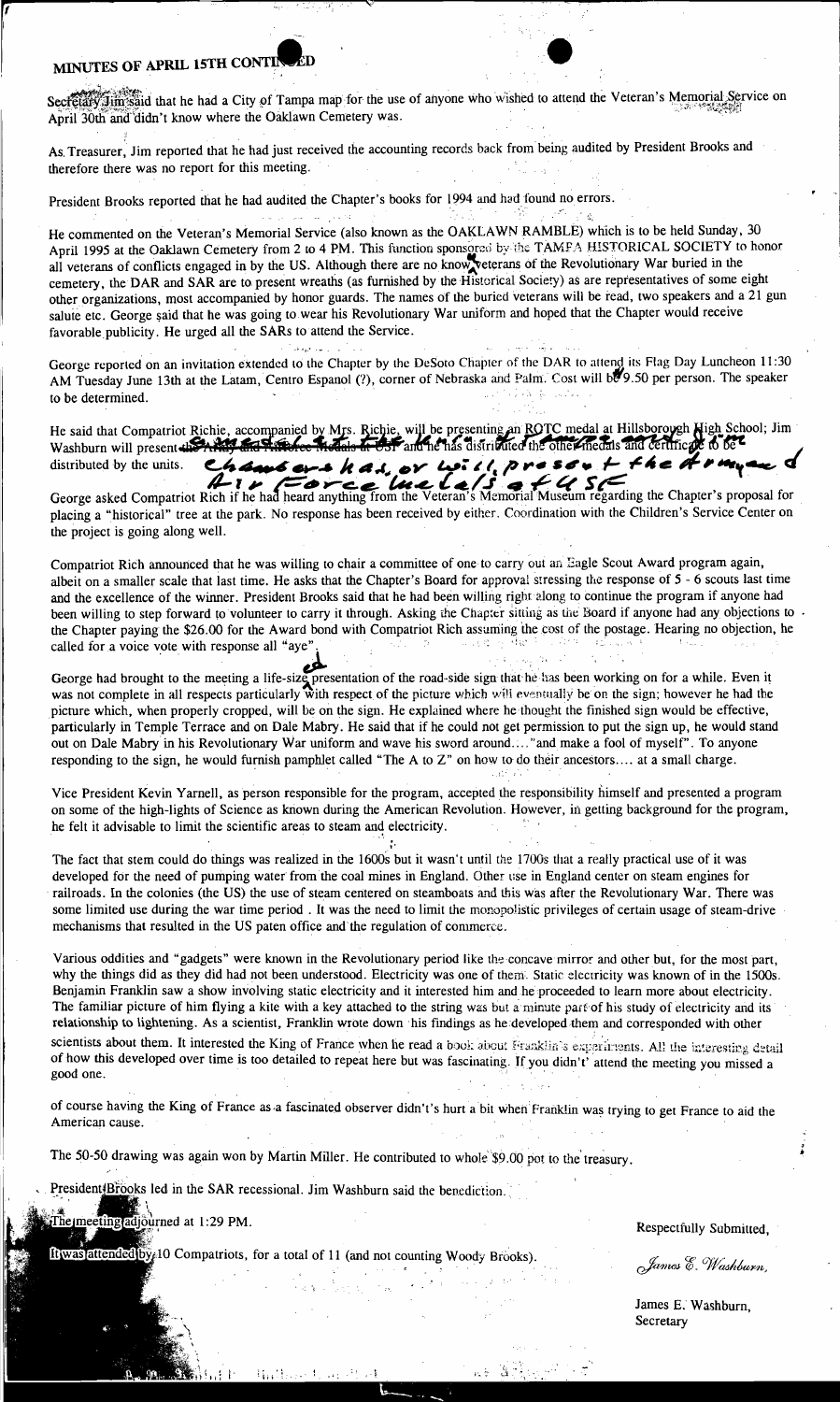

Woody Brooks, George's son, standing in front of the half-finished road sign for the Tampa S.A.R. on display at the meeting. In his hands is a color photo of his dad, in revolutionary garb with an authentic sword (courtesy of Emperor's Outpost at 6405 N. Florida Avenue), that will be enlarged and put on the sign.



Last month's speaker, Kevin Yarnell, with his re-creation of one of Ben Franklin's electrical experiments. Franklin built a double-bell device that run when thunderclouds:passed over head. The higher sphere provided atmospheric, ... charge, while the lower sphere kept Kevin from getting  $\log$  $\cdot$ ...  $\cdot$ ...  $\cdot$  if  $\cdot$  is  $\cdot$ ...  $\cdot$  is  $\cdot$ ...  $\cdot$  is  $\cdot$ ...  $\cdot$  if  $\cdot$  if  $\cdot$  of  $\cdot$  others... charged up! Franklin's science made him popular with the'

 $\mathbb{R}^{n \times n}$  , ,

 $\frac{1}{2}$ ,  $\frac{1}{2}$ ,  $\frac{1}{2}$ ,  $\frac{1}{2}$ ,  $\frac{1}{2}$ ,  $\frac{1}{2}$ ,  $\frac{1}{2}$ ,  $\frac{1}{2}$ ,  $\frac{1}{2}$ ,  $\frac{1}{2}$ ,  $\frac{1}{2}$ ,  $\frac{1}{2}$ ,  $\frac{1}{2}$ ,  $\frac{1}{2}$ ,  $\frac{1}{2}$ ,  $\frac{1}{2}$ ,  $\frac{1}{2}$ ,  $\frac{1}{2}$ ,  $\frac{1}{2}$ ,  $\frac{1}{2}$ ,

.'., "'  $\mathcal{A}_{\mathcal{G}_\mathcal{P}}$  .

 $\mathcal{F}^{\mathcal{F}}_{\mathcal{F}}$ 



'I.  $^{\circ}$   $^{\prime}$ 

Editor Tampa Chapter SAR<br>P.O. Box 958





# FLEASE FORWARD AND ADDRESS CORRECTION REQUESTED

11/24 287-0655 James E. WASHBURN 5211 Neptune Way Tampa, FL 33609-3638

" "